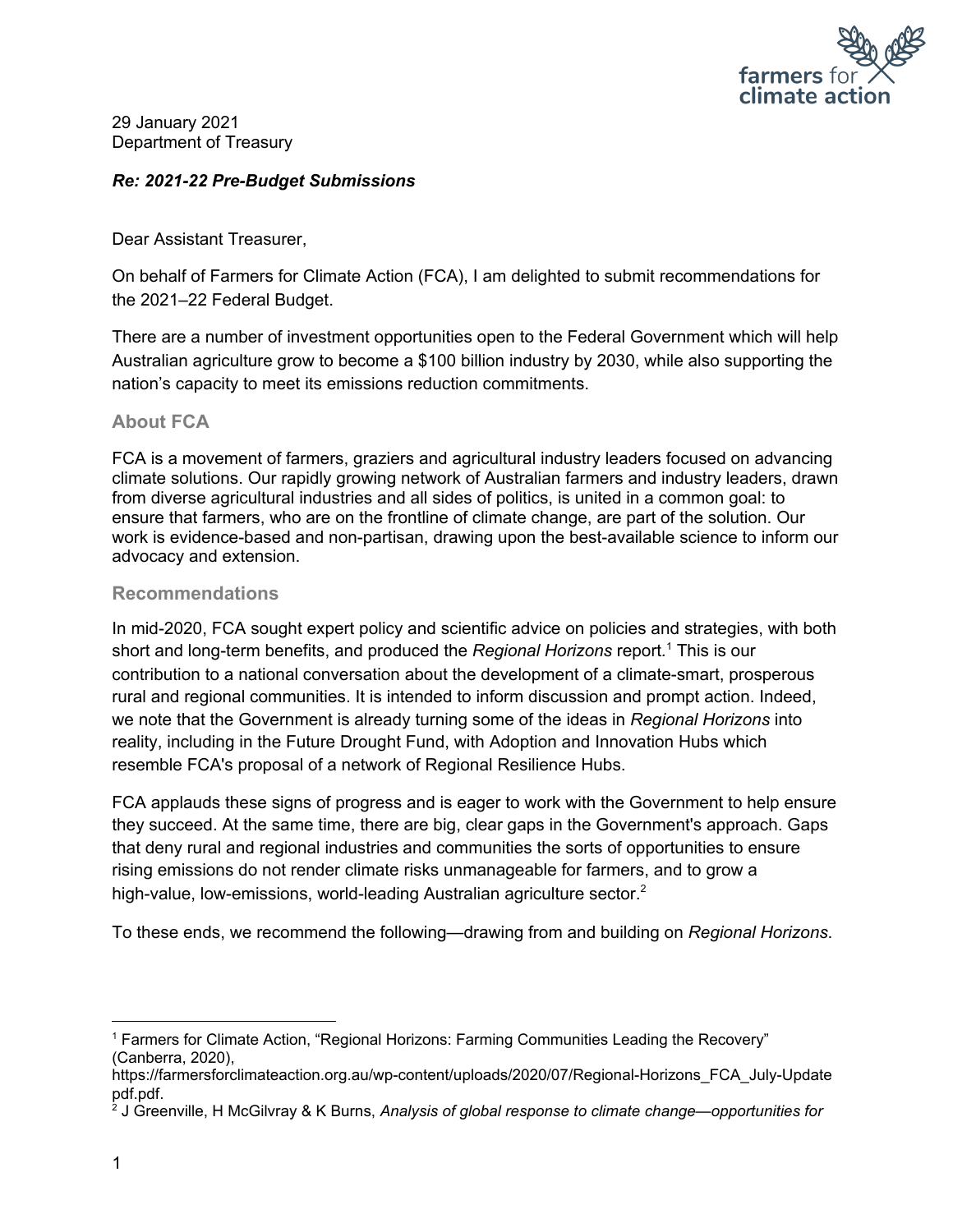

#### **1. Climate-smart agriculture research, development and extension, including:**

- **Recommendation 1:** Commit to a national primary industries climate research, development and adoption program with \$350 million, over seven years, for the science and knowledge partnerships needed to realise the vision of a \$100 billion, climate-smart Australian agriculture.
- **Recommendation 2:** Commit to encouraging climate-smart innovation and enterprise, right across the agricultural value chain and allied industries, with a new Business Leadership scheme of \$50 million over five years. The scheme should provide mentoring, training and other support for Australian farmers and their allied industries, e.g. insurers, financial advisors, extension professionals, suppliers, etc.
- **Recommendation 3:** Renew the government's commitment to climate-smart agricultural extension, with—at least— funding of \$250 million over five years. This would regain much of the momentum of the now defunct Carbon Farming Futures program. addressing the widespread, growing hunger among farmers for independent, evidence-based advice on ways to reduce emissions, adapt to the new reality, and raise performance.

#### **2. Ecosystem service payments and science-based support for farmers:**

● **Recommendation 4:** Commit to a National Biodiversity Conservation Trust Fund, with an initial investment in proactive, beyond-compliance environmental stewardship of \$1 billion over four years.

### **3. Community power and the clean-energy transition**

● **Recommendation 5:** Adopt the Local Power Plan, supported by \$483 million over 10 years to establish the Local Power Agency. The Agency would deliver support community-based energy projects through grants, underwrite mid-scale projects, and assist community co-investment in large-scale projects.

Additionally, as an Associate Member of the National Farmers Federation (NFF), FCA supports the NFF's Pre-Budget Submission, including investment aimed at combating food waste, supporting renewable energy, and improving the mental health of rural communities.

A detailed summary of our recommendations follows.

### **Background**

Australian agriculture is already suffering from the effects of climate change. Over the past decade, the impacts of extreme weather events and long-term shifts in climate have become increasingly obvious to rural communities. The most recent Bureau of Meteorology/CSIRO State of the Climate report shows that Australia has warmed by 1.44 $^{\circ}$ C since 1910.<sup>3</sup> This is already

<sup>3</sup> Bureau of Meteorology and CSIRO, *State of the Climate 2020* (Canberra: Commonwealth of Australia, 2020), 2.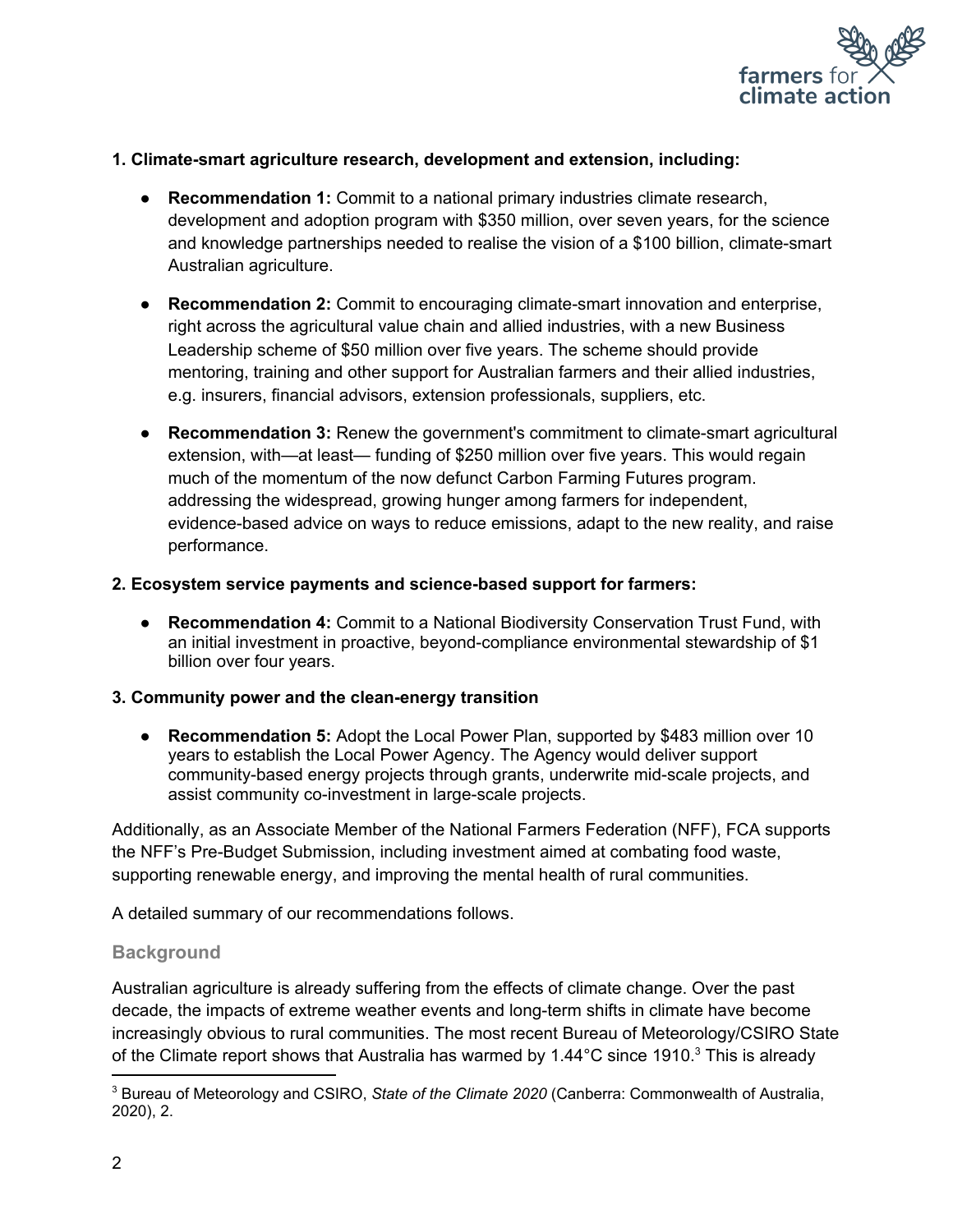

having impacts on Australian agriculture: according to ABARES, in the last 20 years, climate change wiped around \$1.1 billion off Australian agriculture. <sup>4</sup> Growth in wheat productivity has stalled since 1990, with potential yields down by 27% and cropping drifting southwards.<sup>5</sup> Recent heat waves cost Victoria's economy nearly \$100 million—about half from agricultural losses. By 2030, as severe heat becomes more likely, costs are projected to climb to \$179 million and \$246 million in 2050.<sup>6</sup>

So far, farmers have been able to hold yields fairly steady, with the help of new technologies and management systems, and a talent for innovation. Given some further, significant warming is already locked in, however, farmers will need the tools and knowledge to help them manage risks and make informed decisions.

Farmers for Climate Action believes the key areas of impact are in agricultural research and extension, support for on-farm stewardship, and a community-based energy transition.

# **1. Agriculture and climate research, development and extension**

Australian farmers are some of the best in the world, renowned for their ability to cope with a highly variable climate. Climate change, however, is presenting unprecedented challenges, with more frequent and severe droughts, fires, floods and heatwaves. Many on-farm climate solutions already exist but farmers are not always aware of them, while other strategies show promise but need development.

Investing in programs that promote climate-smart agricultural practices assists farmers and regional communities to build resilience to drought, fires, floods and other mounting risks. These programs should continue the work of the Climate Research Strategy for Primary Industries.

Programs include a **national primary industries climate research, development and adoption program,** focused on providing farmers with the best-available, trusted, and accessible science and resources to build carbon stocks, lift productivity, reduce emissions, and deal with climate risks.

Many farmers, extension specialists, and other experts have largely untapped knowledge and insights that could prove invaluable in the shift to climate-smart agriculture and resilient industries. To help bring this knowledge and experience to the fore, FCA proposes a new

<sup>4</sup> N Hughes, D Galeano & S Hatfield-Dodds, "The effects of drought and climate variability on Australian farms" (Canberra: ABARES, 2019)

[https://www.agriculture.gov.au/abares/news/media-releases/2019/effects-drought-climate-variability-austr](https://www.agriculture.gov.au/abares/news/media-releases/2019/effects-drought-climate-variability-australian-farms) [alian-farms.](https://www.agriculture.gov.au/abares/news/media-releases/2019/effects-drought-climate-variability-australian-farms)

<sup>5</sup> Z Hochman, D L Gobbert & H Horan, "Changing climate has stalled Australian wheat yields: study", *The Conversation*, January 25, 2017 6.17am AEDT,

<https://theconversation.com/changing-climate-has-stalled-australian-wheat-yields-study-71411>. <sup>6</sup> DELWP, *The economic impact of heatwaves on Victoria* (Melbourne: The State of Victoria Department of Environment, Land, Water and Planning, 2019)

[https://www.climatechange.vic.gov.au/\\_\\_data/assets/pdf\\_file/0011/413030/The-economic-impact-of-heat](https://www.climatechange.vic.gov.au/__data/assets/pdf_file/0011/413030/The-economic-impact-of-heatwaves-on-Victoria.pdf) [waves-on-Victoria.pdf](https://www.climatechange.vic.gov.au/__data/assets/pdf_file/0011/413030/The-economic-impact-of-heatwaves-on-Victoria.pdf).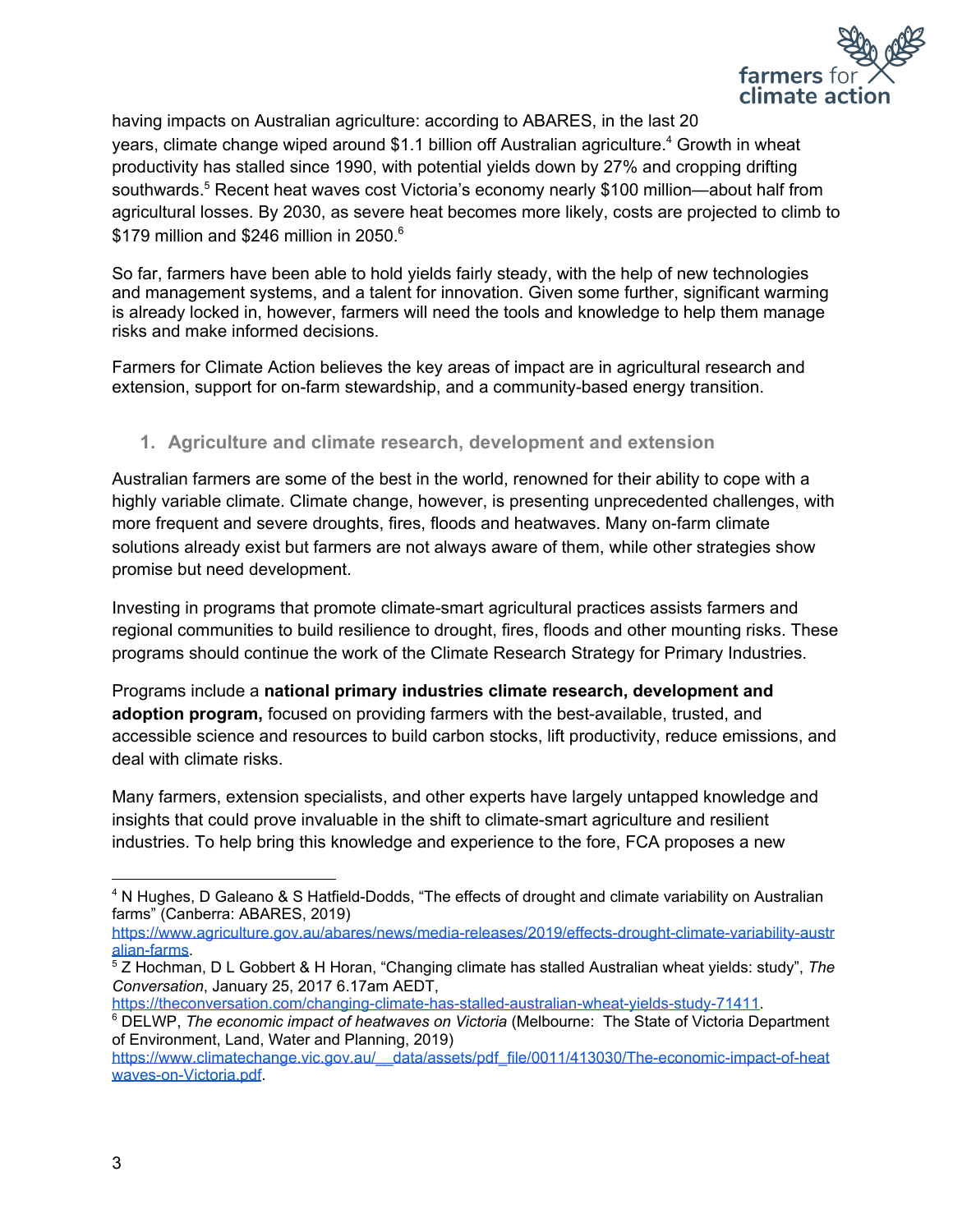

**business leadership scheme** that develops and connects leaders and mentors with the experience to the farmers and allied industries interested in progressing towards carbon neutrality.

In addition to peer support, the shift towards a low-carbon future means farmers are hungry for independent, evidence-based advice. Reducing emissions, building climate resilience and increasing productivity are not easy for everyone to achieve on their own, but the work has already been done. The defunct Carbon Farming Futures program provides the blueprint for a new program to deliver the necessary **climate-smart agricultural extension.**

Not only will these programs further Australia's already thriving and innovative agriculture sector, they will ensure that farmers are able to lead the way in emissions reduction while increasing the sustainability and profitability of their businesses.

**Recommendation 1:** A **national primary industries climate research, development and adoption program supported by \$350 million, over seven years**, to build partnerships between farmers, researchers, and other key stakeholders. The program would focus on increasing carbon stocks in agricultural lands, productivity, sustainable and regenerative agriculture, including subsidised assessments for emissions reduction opportunities. It would do so while maintaining productivity and managing biosecurity risks, and furthering sustainable and regenerative agriculture.

**Recommendation 2:** A *Business Leadership scheme of \$50m over 5 years*, with mentoring for Australian farmers and allied businesses, e.g. insurers, financial advisors, extension professionals, suppliers, etc.

**Recommendation 3:** Renewed, long-term funding of *\$250 million over 5 years for climate-smart agricultural extension*, picking up where the now defunct Carbon Farming Futures program left off, addressing the growing hunger among farmers for independent, evidence-based advice on available ways to reduce emissions, adapt, and raise performance.

## **2. Ecosystem service payments for farmers**

The NFF's \$100 billion agriculture industry by 2030 includes a target of 5% of farm revenue from ecosystem services.<sup>7</sup> However, there is currently no standardised metric for measuring ecosystem services, juvenile markets and immature investment. The Federal Government has begun to address this issue through the development of the Agricultural Stewardship Package, that includes funding to the NFF to develop a standardised sustainability framework, but much more needs to be done.

Farmers for Climate Action supports the work that the NFF has undertaken in this area and would like to add its support to the call for a National Biodiversity Conservation Trust Fund, as outlined in the Craik Report.

<sup>7</sup> National Farmers' Federation, "2030 Roadmap: Australian [Agriculture's](https://www.zotero.org/google-docs/?BYFXvy) Plan for \$100 Billion Industry" (Canberra: National Farmers' [Federation,](https://www.zotero.org/google-docs/?BYFXvy) 2018),

[https://nff.org.au/wp-content/uploads/2020/02/NFF\\_Roadmap\\_2030\\_FINAL.pdf.](https://www.zotero.org/google-docs/?BYFXvy)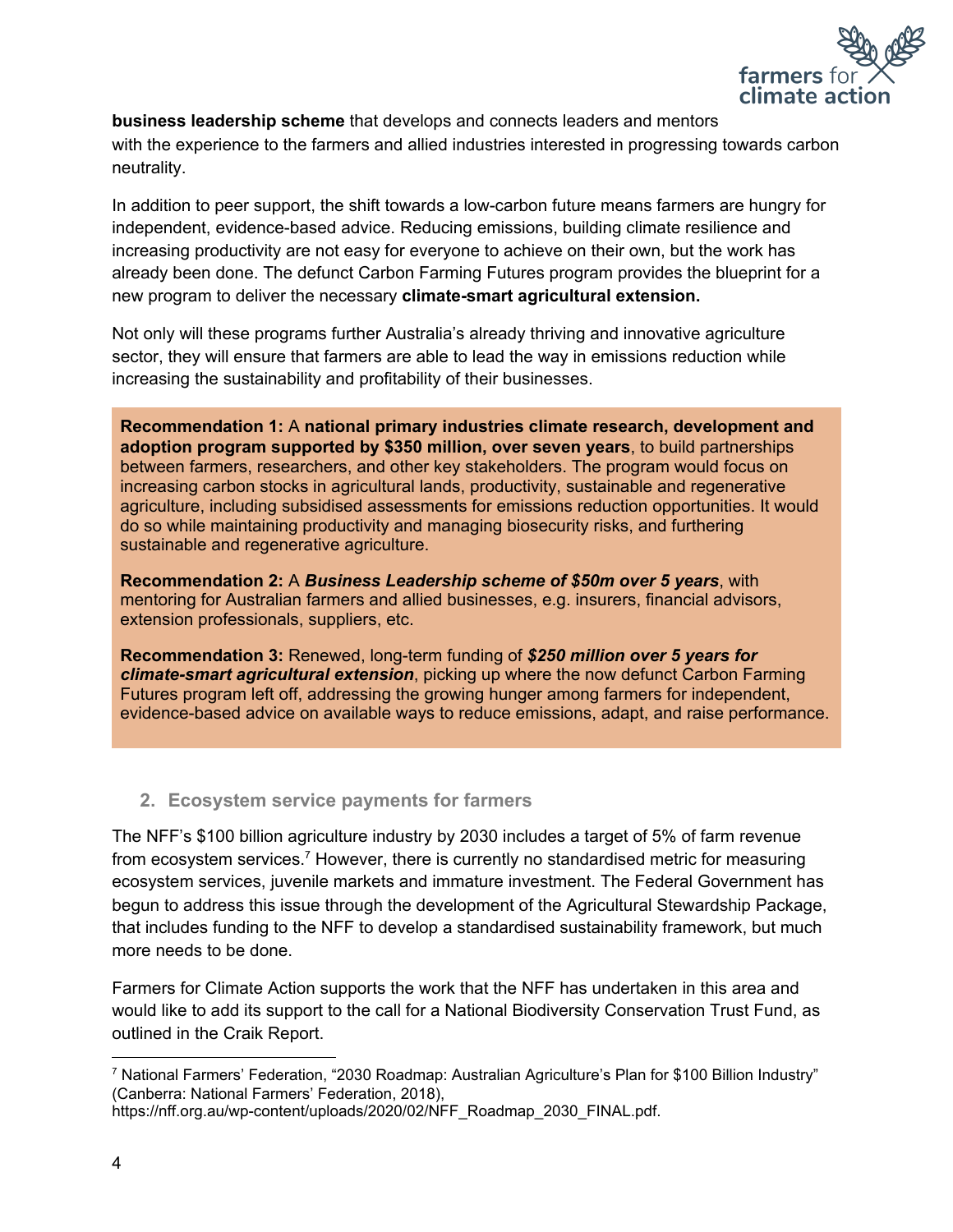

The Fund is to be tied to the *Environmental Protection and Biodiversity*

*Conservation Act* (EPBC Act) to support the protection of Matters of National Environmental Significance. This fund would have the capacity to undertake work of a public benefit, including:

- support the purchase of private land management agreements acquired under Australian Government environmental offsetting programs
- directly purchase environment protection and biodiversity conservation outcomes through the acquisition and active management of land, based on a strategic and proactive long-term investment plan
- make payments to accredited state and territory Trusts that deliver actions in the long-term investment plan
- compensate landholders affected by the influx of a mobile threatened species into an area causing significant financial burden

**Recommendation 4:** Commit to the establishment of a **National Biodiversity Conservation Trust Fund, with an initial investment of \$1 billion over 4 years.**

**3. Community power and the clean-energy transition**

Australia's farmers and regions have access to abundant natural resources that they can harness to revitalise communities. The Local Power Plan, developed by Member for Indi Helen Haines in consultation with communities across Australia, will provide Australia's regions with the support they need to take full advantage of the opportunity before them. $8$ 

As coal-fired power plants continue to suddenly close and investment in renewable energy continues to boom,<sup>9</sup> the Plan will deliver the much needed jobs, savings, income and self-determination to the regions.

The Member for Indi is set to introduce the *Australian Local Power Agency Bill* later this year, which will, if passed, establish the Australian Local Power Agency to deliver the three schemes that underpin the plan. FCA urges the Government to support the Member for Indi's proposal and to set aside sufficient funds to ensure that Australia's regional communities will be immediately able to begin accessing the schemes once established.

<sup>&</sup>lt;sup>8</sup> Helen Haines Mp, "The Local Power Plan" [\(Wangaratta,](https://www.zotero.org/google-docs/?hmjxax) 2020),

[https://3363d2d4-0c73-49ab-a15e-8ec220a76141.filesusr.com/ugd/c2035c\\_89f382e44d71418f85683cea](https://www.zotero.org/google-docs/?hmjxax) [9bcfaa89.pdf.](https://www.zotero.org/google-docs/?hmjxax)

<sup>9</sup> Daniel D'Hotman and Steven Hamilton, "How Australia Can Phase out Coal Power While [Maintaining](https://www.zotero.org/google-docs/?PKSPZg) Energy [Security,"](https://www.zotero.org/google-docs/?PKSPZg) *The [Conversation](https://www.zotero.org/google-docs/?PKSPZg)*, [accessed](https://www.zotero.org/google-docs/?PKSPZg) January 29, 2021,

[http://theconversation.com/how-australia-can-phase-out-coal-power-while-maintaining-energy-security-15](https://www.zotero.org/google-docs/?PKSPZg) [2747.](https://www.zotero.org/google-docs/?PKSPZg)